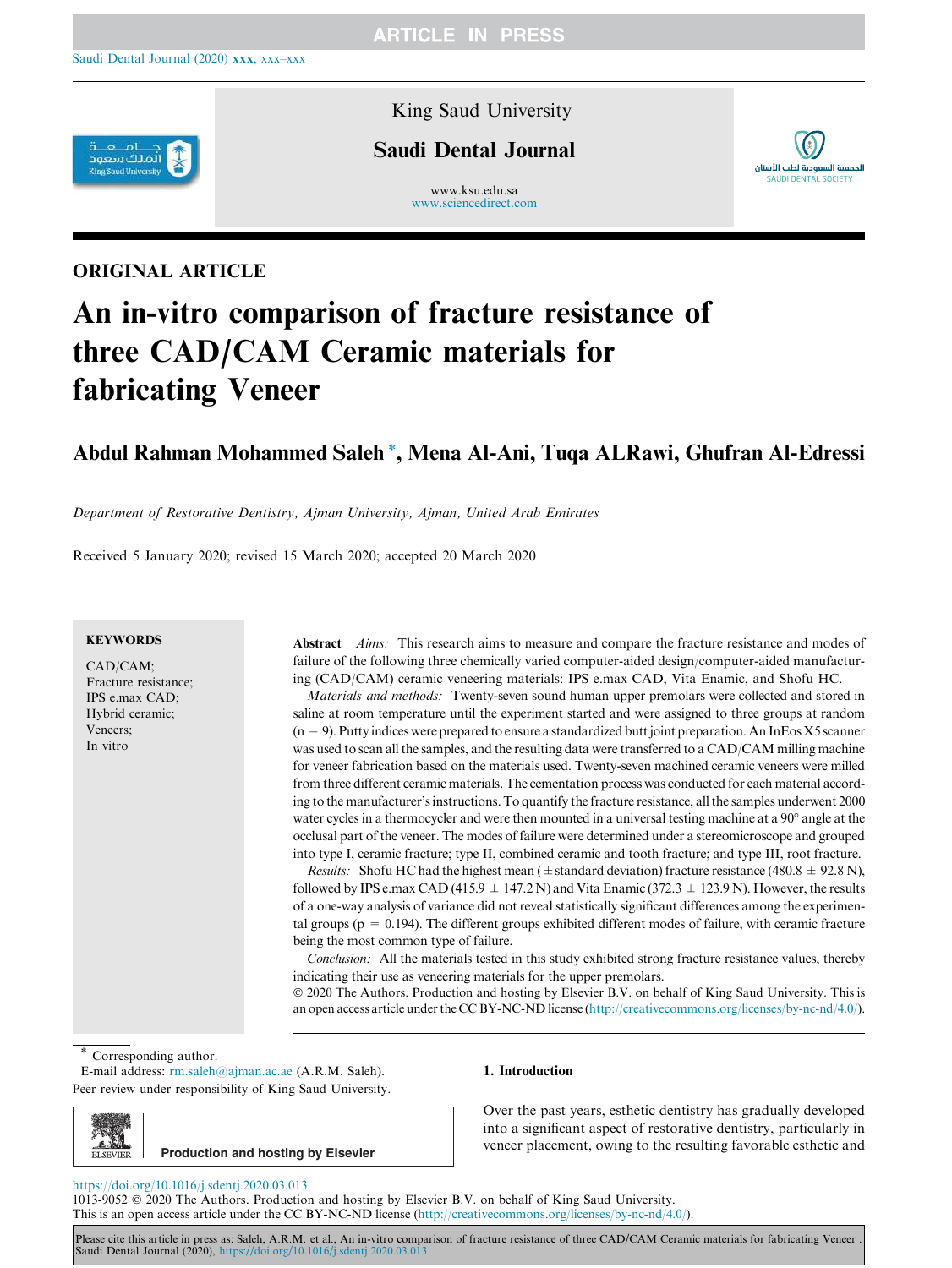long-term outcomes (Gresnigt, 2011; Alothman and Bamasoud, 2018). Veneers are also used for posterior teeth due to increased patient expectations and demands for an excellent esthetic appearance (Summitt et al., 2006).

Several types of veneering materials have been used over the past years. The selection of materials plays a crucial role in the lifespan of restorations, as each material has its own composition and properties (Alothman and Bamasoud, 2018; Fons-Font et al., 2006). Ceramic is one of the most commonly used materials for indirect dental restoration.

The advances progress in the field of digital computer technology has led to the increased usage of CAD/CAM systems in dental practice (Nejatidanesh et al., 2018). This allows for performing the restoration procedure in a more delicate, precise, functional, and faultless manner, thereby increasing the accuracy and quality of dental restorations (Blatz and Conejo, 2019; Mörmann, 2006; Miyazaki et al., 2009). The continuous developments made to this approach have enabled the manufacture of numerous machinable materials with variable indications (Nejatidanesh et al., 2018).

The advances in CAD/CAM technology have led to the introduction of IPS e.max CAD, a lithium disilicate glassceramic material, for the first time in 2006 (Ivoclar Vivadent, Scientific Documentation IPS e.max CAD, 2011; Li et al., 2014). It has been used as a monolithic material to produce crowns, three-unit bridges, implant-supported hybrid restorations, veneers, inlays, and onlays ( Ivoclar Vivadent, 2011; Pieger et al., 2014). Owing to its excellent strength, esthetic properties, and user-friendliness, the use of IPS e.max CAD has been growing throughout the years (Willard and Gabriel Chu, 2018).

A polymer-infiltrated ceramic network material known as ''hybrid ceramic" has been developed. This material combines the advantages of both composites and all-ceramic restorations. It has a microstructure resembling that of a natural tooth (Coldea et al., 2013; Della Bona et al., 2014). In 2013, the first hybrid ceramic material, ''Vita Enamic," (VITA Zahnfabrik, Bad Säckingen, Germany) comprised of interpenetrating networks of 14% composite with 86% ceramic was introduced (Coldea, 2014). In 2017, the Shofu Company launched a new type of hybrid ceramic called "Shofu HC. It consists of 61% zirconium silicate embedded within a nanofiller composite that forms a skeleton that evenly absorbs the masticatory loads and enhances fracture resistance (Shofu, 2017).

Clinical evaluation of ceramic veneer restorations showed an overall survival rate of 97.5% over 5 to 7 years, with fracture and debonding as the predominant types of failure (Monaraks and Leevailoj, 2018). Fracture resistance needs to be considered while selecting a restorative material and is of particular significance, especially in posterior teeth, on which the masticatory load is considerable (Belli et al., 2017). Due to the insufficient research related to this topic in the literature, the objective of this study was to measure and compare the fracture resistance of three chemically different CAD/CAM ceramic materials for fabricating veneer, IPS e.max CAD, Vita Enamic, and Shofu HC. In addition to assessing their modes of failure in a standard veneer preparation for the maxillary premolars.

#### 2. Materials and methods

#### *2.1. Teeth selection*

This study was conducted after obtaining Research Ethics Committee of Ajman University (UGD-H-18-11-22-14). Using an ultrasonic scaler, twenty-seven extracted, sound, noncracked, non-discolored, and unworn human maxillary premolars were cleaned. The teeth were then stored at room temperature in saline. Teeth had been obtained due to orthodontic and periodontal reasons within the 6 months prior to the experiment.

#### *2.2. Teeth mounting*

With the help of a periodontal probe, the teeth were marked 2 mm apical to the cementoenamel junction (CEJ). To simulate the periodontal ligament, the teeth were dipped in heated modeling wax until up to 2 mm below the CEJ, which produces the effect of a spacer. To simulate the presence of the alveolar bone, the teeth were mounted in self-cure resin (SpofaDental, Duracryl Plus,) 2 mm apical to the CEJ using a mold that is 16 mm wide and 25.8 mm high; they were mounted parallel to the long axis of the mold to mimic the natural biologic width. The modeling wax was then replaced with light body polyvinyl siloxane (Hydrorise light body fast set, Zhermack SpA, Italy) impression material. All the aforementioned steps were performed for standardized teeth mounting (Soares et al., 2005).

#### *2.3. Tooth preparation*

Heavy body silicone (Hydrorise putty- fast set, Zhermack SpA, Italy) was used to fabricate indices for all the teeth to ensure standardized preparation of mounted specimens. Before the process was commenced, the outlines of the preparation were marked. All the teeth were prepared under magnification loupes (3.1x) with a high-speed hand piece under constant cooling. The standardized preparation of the teeth was accomplished using veneer preparation burs (ecoline, Kalletal, Germany). The facial preparation was 0.5 mm in the middle and occlusal thirds and 0.4 mm cervically. The buccal cusp was reduced by 1 mm bucco-palatally and 1.5 mm occluso-cervically. The preparation was completed using the butt joint design. The preparation was finished 1 mm occlusal to the CEJ and just labial to the contact area (Fig. 1). The reduction was restricted to the enamel. Finally, the preparation was checked using a specially marked probe and the customized putty index from the lateral view to ensure that adequate facial and occlusal reduction was achieved (Abdul Khaliq and Al-Rawi, 2014).

#### *2.4. Teeth grouping*

The prepared teeth were distributed into three groups at random  $(n = 9)$ :

Group I: IPS e.max CAD (Ivoclar Vivadent, Schaan, Liechtenstein, Germany).

Group II: Vita Enamic (VITA Zahnfabrik, Bad Säckingen, Germany).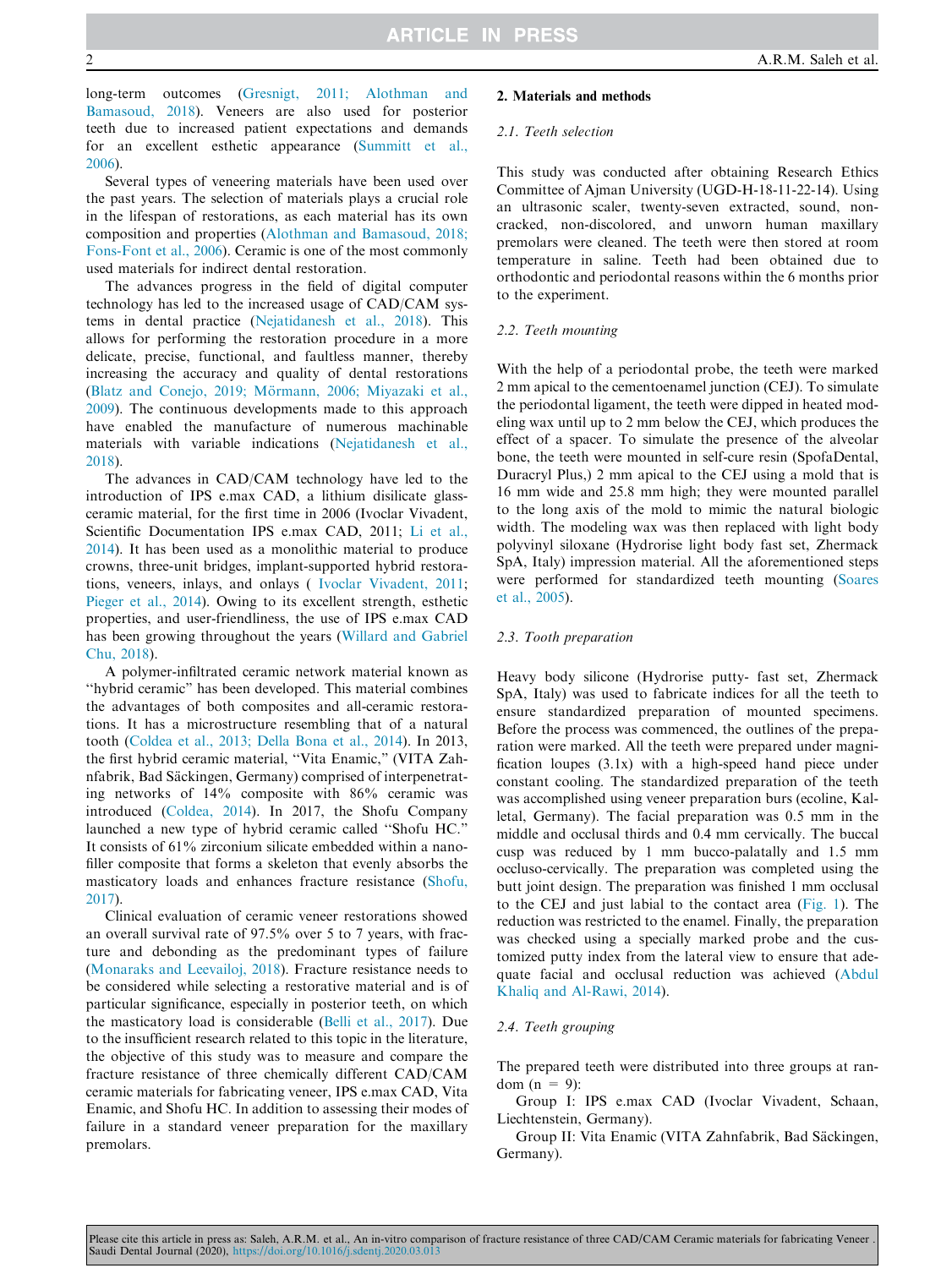### **ARTICLE IN PRESS**

#### An in-vitro comparison of fracture resistance of three CAD/CAM veneers  $\frac{3}{2}$



Fig. 1 Standardized tooth preparation. (a & b) Proximal view. (c) Facial view. (d) Occlusal view.

Group III: Shofu HC (Shofu, Tokyo, Japan).

#### *2.5. Scanning and veneer fabrication*

The InEos X5 scanner (Dentsply Sirona, Bensheim, Germany) scanned all samples, and the digital scan data was saved and transferred to a Sirona inLab MC X5 (Dentsply Sirona) CAD/CAM machine. Standardized designs of the veneers were established for the upper premolars and were adjusted using the machine software, and an order for milling samples was set for veneer fabrication (Fig. 2).

The IPS e.max CAD ceramic laminate veneers appear to be blue in color in their pre-sintered form. Once milled, the veneers were fired in a ceramic furnace (Ivoclar Vivadent). This process imparts the glass ceramic with its ultimate strength and esthetic properties.

The veneer shells had the same dimensions of the standardized tooth reduction. This was confirmed using a digital dial gauge, with accuracy of 0.01 mm.

#### *2.6. Try-in*

After obtaining the veneer shells, the veneer try-ins were performed on the corresponding teeth using an OptraStick adhesive-tipped handling instrument to ensure a primary fit.

#### *2.7. Cementation*

Group I (IPS. e.max CAD): The veneer surfaces were etched with 5% hydrofluoric acid (HF) (IPS Ceramic etching, Ivoclar vivadent) for 20 s, washed, and then dried. Single Bond, Universal Adhesive bonding agent (3 M ESPE, St. Paul, MN, USA) was applied to the internal surface of the veneers and excess was removed by using gentle air flow for 5 s to ensure the solvent evaporation. The prepared teeth were etched with 34% phosphoric acid etching gel (3 M ESPE, Scotchbond<sup>™</sup>, Universal Etchant) for 15 s. The gel was thoroughly rinsed off using a water spray for 10 s. The excess moisture was then removed by gentle air blow, leaving the prepared surface with a slightly glossy moist appearance. The Single Bond Universal Adhesive bonding agent (3 M ESPE) was applied by rubbing it onto the entire prepared surface for 20 s using a disposable applicator; this was followed by air spreading for 5 s without light curing. RelyX Veneer cement (3 M ESPE, St. Paul, MN, USA) was applied onto the internal surface of the veneers. They were seated and held in place while maintaining gentle pressure, and the excess cement was removed using a clean microbrush. The next step involved spot light curing via a dental lightcuring unit (2500mAh, mini LED, SATELEC ACTEON) applied onto the facial surface of the veneer for 20 s. Following which the excess cement was removed. Then light curing was then performed for approximately 30 s for each of the labial, lingual, interproximal, and occlusal surfaces (per the manufacturer instructions, for every 1 mm of ceramic material, the segment needs to be polymerized for at least 10 s).

Group II (Vita Enamic): The inner surfaces of the veneers were etched using 5% HF for 60 s, then rinsed and air dried. This was followed by acid etching with 34% phosphoric acid etching gel (3 M ESPE, Scotchbond™, Universal Etchant) for 5 s. The RelyX ceramic primer (3 M ESPE, St. Paul, MN, USA) was applied onto the internal surfaces of the veneers, and they were air dried gently. The prepared teeth surfaces were etched using 34% phosphoric acid etching gel (3 M ESPE, ScotchbondTM, Universal Etchant) for 30 s, washed for 30 s, and air dried for 20 s. Equal amounts of ED primer II A & B of Panavia (Kuraray Noritake Dental Inc, Chiyoda-ku, Tokyo, Japan) were mixed together, and the mixture was applied onto the etched surfaces of the teeth, allowed to react for 30 s, and then air-dried. Equal amounts of Panavia F2.0 pastes A & B were dispensed, mixed for 20 s, and then applied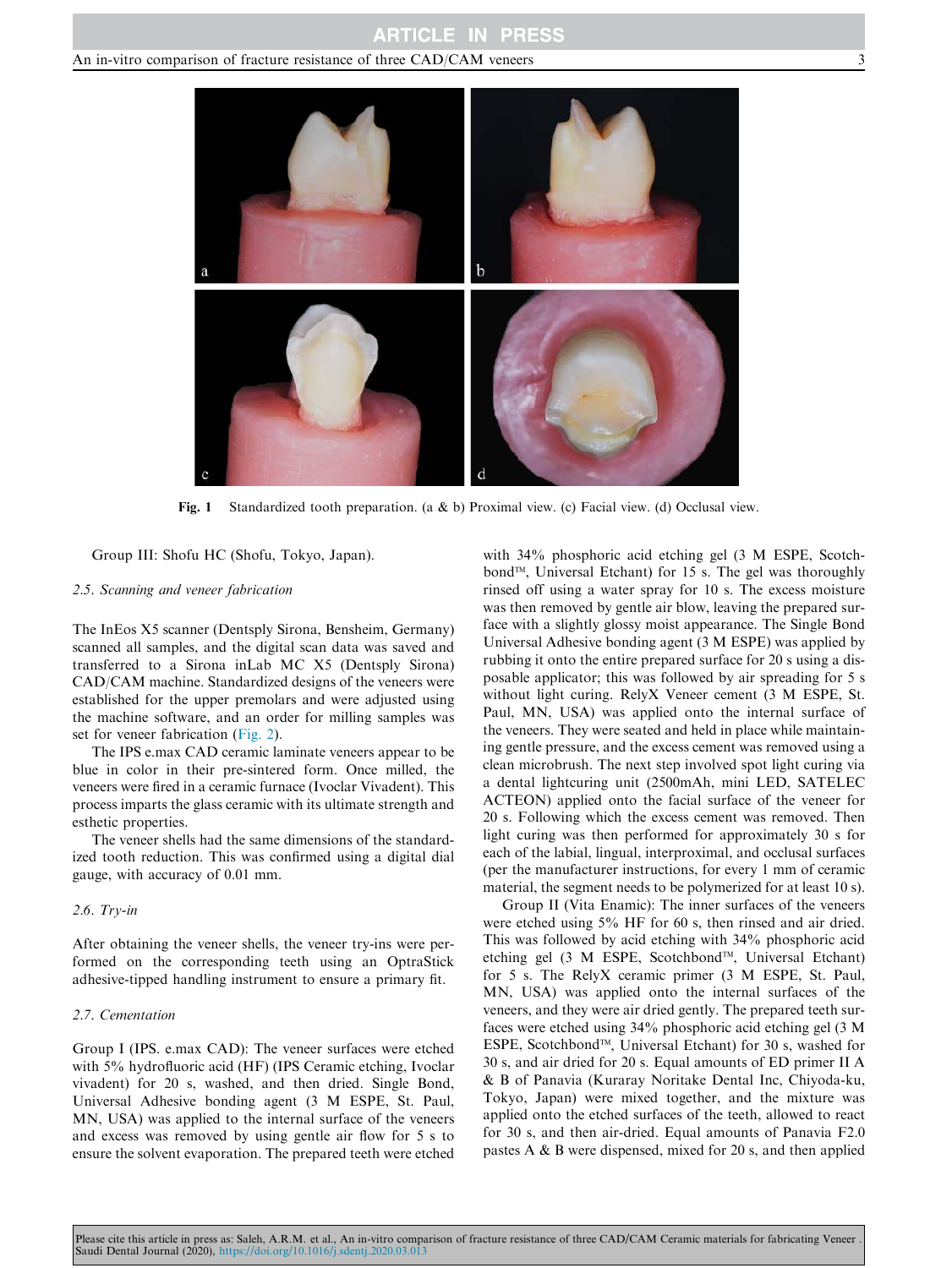# **ARTICLE IN PRESS**



Fig. 2 (a) Image generated by the inEos X5 scanner (Dentsply Sirona) depicting the design of the veneer. (b) Image depicting the fitting of the veneer over the corresponding scanned tooth preparation. (c) The veneer shell.

directly onto the internal surface of the veneers. The excess cement was removed, and light curing was performed for 20 s per surface.

Group III (Shofu HC blocks): The internal surfaces of the veneers were etched using 5% HF for 20 s, washed thoroughly, and then dried. The surfaces were cleaned with ethanol (alcohol). HC primer (Shofu, Tokyo, Japan) was then applied and dried until it no longer moved, followed by light curing for 10 s. The prepared teeth surfaces were etched using 34% phosphoric acid etching gel for 15–30 s and then rinsed off with a water spray for at least 5 s. The excess moisture was then removed, leaving the prepared surface with a slightly glossy wet appearance. One drop each of ResiCem Primer A and B were dispensed onto a dish, mixed, then applied onto the teeth,

kept in place for 20 s, and air dried. ResiCem Paste (Shofu, Tokyo, Japan) was applied onto the adhesive surfaces of the pretreated veneers. The veneers were seated on the prepared surfaces, then pressed. The excess paste was wiped off thoroughly with a microbrush, and the veneer was light cured for 10 s. The areas where the light was not able to reach were chemically cured. After cementation, all the samples were kept in an incubator for 24 h.

#### *2.8. Thermocycling*

In order to simulate a two-year period of the aging process, all the samples were subjected to 2000 cycles of water baths in a thermocycler (SD Mechatronik, Feldkirchen-Westerham, Germany) at temperatures changing from  $5^{\circ}$ C to  $55^{\circ}$ C with  $5^{\circ}$ s interval (Chun et al., 2010).

#### *2.9. Measuring fracture resistance*

All the samples were mounted onto the universal testing machine (M350-5CT, Testomatric, UK) perpendicular to the tooth's long axis to simulate the effect of force application during function (Fig. 3). Load to fracture was applied at the speed of 0.5 mm/min (Akoğlu and Gemalmaz, 2011; Linhares et al., 2018) using a locally manufactured customized plunger (chisel shaped steel rod with its flat end having a diameter of 1 mm and a length of 3 mm) fixed onto the upper movable part of the machine (Khatib et al., 2009) set at the occlusal surface of the veneer (Gresnigt et al., 2011). The highest load reading at which each sample was fractured was recorded in Newtons (N) by a software system.

#### *2.10. Modes of failure*

The samples were inspected under a stereomicroscope at 30x magnification (Upser-SGI limited, Edenbridge, UK) to determine the modes of failure. The modes of failure were classified into three types: type 1, ceramic fracture; type 2, combined ceramic and tooth fracture; and type 3, root fracture.

#### *2.11. Data analysis*

The SPSS software application (IBM SPSS analytics version 22, Chicago, IL, USA) was used to perform the statistical analysis. The data were analyzed using the Kolmogorov-Smirnov test to check the assumption of normality. A one-way analysis of variance (ANOVA) with significance level set at  $p < 0.05$ was used to measure the failure load. The numbers and types of failures were assessed. The differences among the study groups were detected using a chi-square test.

#### 3. Results

#### *3.1. The force of fracture*

The fracture strengths (mean  $\pm$  standard deviation) were 480.8 ± 92.8 N, 415.9 ± 147.2 N, and 372.3 ± 123.9 N for group III, group I, and group II, respectively (Fig. 4). The results of the ANOVA revealed no significant differences among the experimental groups ( $p = 0.194$ ).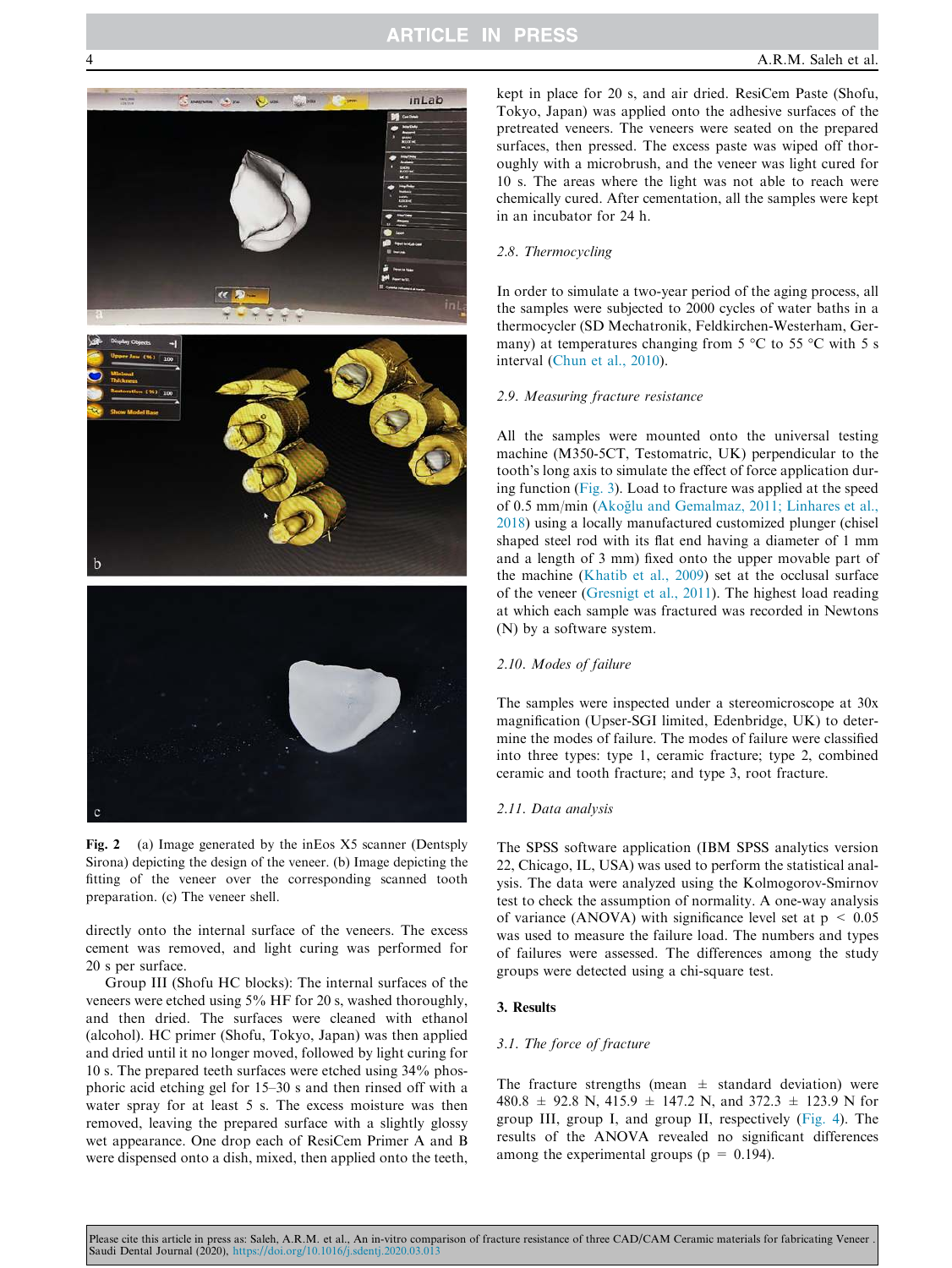## **ARTICLE IN PRESS**

#### An in-vitro comparison of fracture resistance of three CAD/CAM veneers 5



Fig. 3 The specimen was aligned onto a universal testing machine using an angle adjustment table so that the load was applied along the long axis of all the samples perpendicular to their veneer's occlusal surface*.*



Fig. 4 A bar chart representing the mean fracture strength (N) in the different groups.

#### *3.2. Modes of failure*

The results of the chi-square test did not reveal significant differences among the tested groups. The most common type of failure was ceramic fracture that was exhibited by 55.6% of the preparations. The least common type of failure was root fracture observed in 14.8% of the preparations. The combined ceramic and tooth fracture was observed in 29.6% of the specimens (Fig. 5).

The percentage of each type of failure in each group is presented in Table 1.







Fig. 5 Representative photographs of failed specimens. (a) Type 1: Ceramic fracture. (b) Type 2: Combined ceramic and tooth fracture. (c) Type 3: Root fracture.

#### 4. Discussion

There are limited studies that tested the fracture resistance property of various laminate veneer materials. Additionally, there are very few studies that have tested upper premolar veneers for fracture resistance. In this study, the upper premolars were selected due to their relatively comparable sizes to those of other teeth in the oral cavity. Clinically, Increased patients' esthetic demands to the extent of including posterior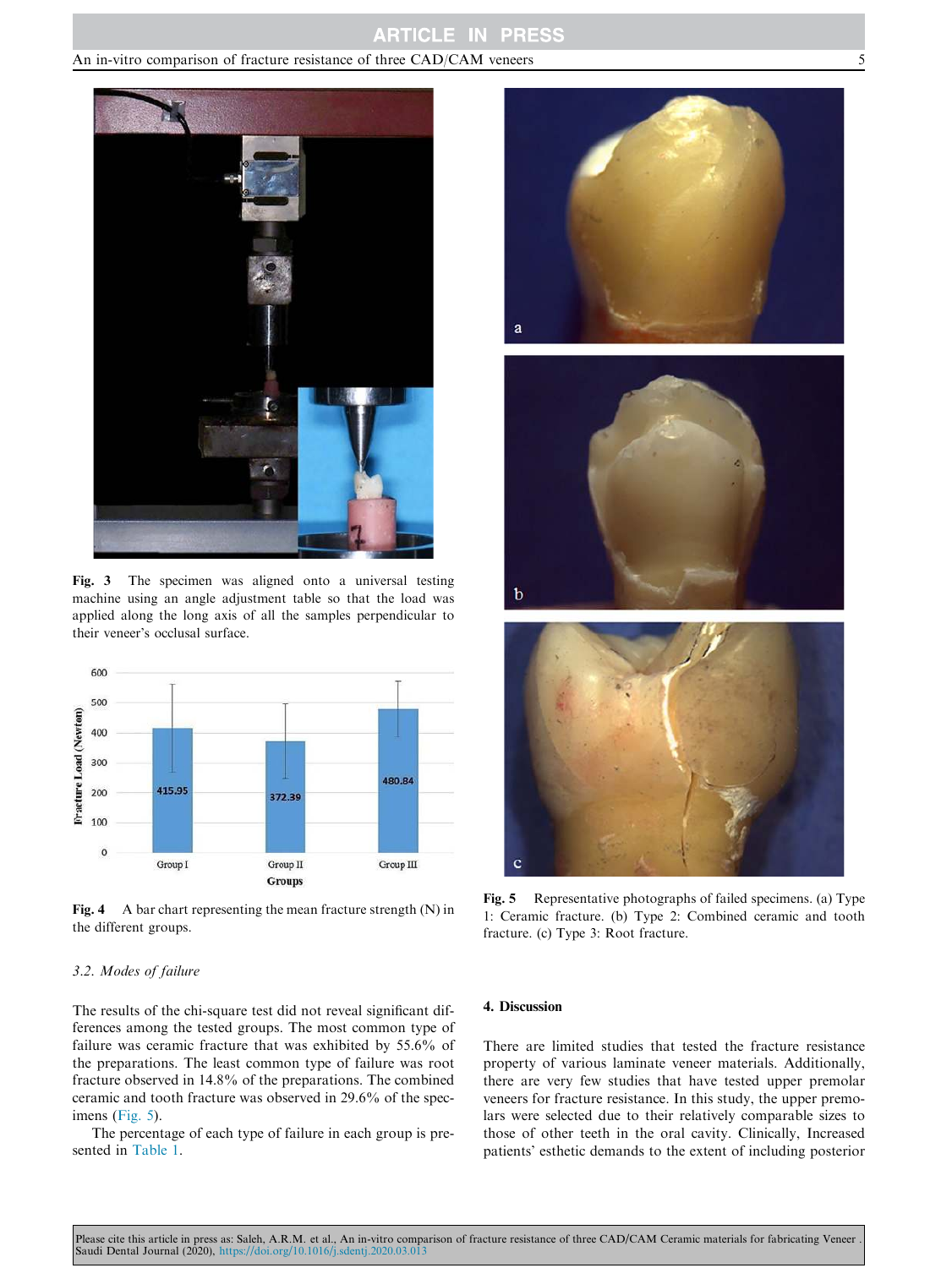material.

| Table 1               | The number of samples and mode of failure frequency of the veneer failure modalities in each experimental group. |             |             |             |              |
|-----------------------|------------------------------------------------------------------------------------------------------------------|-------------|-------------|-------------|--------------|
| <b>Fracture Types</b> |                                                                                                                  | Group 1     | Group II    | Group III   | Total        |
|                       | Type I: Ceramic fracture                                                                                         | $6(66.7\%)$ | $4(44.4\%)$ | $5(55.6\%)$ | $15(55.5\%)$ |

Type II: Combined ceramic and tooth fracture 3 (33.3%) 2 (22.2%) 3 (33.3%) 8 (29.6%) Type III: Root fracture  $0 (0.0%)$   $3 (33.3%)$   $1 (11.1%)$   $4 (14.8%)$ <br>Total  $9 (100.0%)$   $9 (100.0%)$   $9 (100.0%)$   $9 (100.0%)$   $27 (100.0%)$  $\begin{array}{ccccccc} \text{Total} & 9 & (100.0\%) & 9 & (100.0\%) & 9 & (100.0\%) & 27 & (100.0\%) \end{array}$ 

teeth, such as upper premolars, was also an important factor in teeth selection. Among the tested materials, Shofu HC was discussed for the first time in this paper, as no other studies have investigated the fracture strength of this type of veneer

Among the types of failures associated with ceramic restorations, material fracture emerged as the biggest concern (Reiss and Walther, 2000; Donovan, 2008). Although feldspathic ceramics are strong, they are brittle with low fracture toughness and a vulnerability to failure in the presence of flaws (Ruse and Sadoun, 2014). Two diametrically opposed solutions have been proposed for overcoming this problem. One involves the advancement of tougher materials, such as lithium disilicate glass–ceramic (Guess et al., 2013), and the other involves the use of more flexible materials, such as a hybrid ceramic (He et al., 2011).

Assessing the clinical performance of ceramic veneers revealed lower survival rates in cases in which adhesive cementation was carried out without tooth preparation (Shaini et al., 1997). In vitro studies have demonstrated that ceramic fracture was frequently associated with the palatal chamfer preparation design. On the other hand, the butt joint preparation technique resulted in minimal reduction of tooth strength, and the evidence supports the use of butt joint preparations (Chai et al., 2018). In this study, the reduction depth and cementation followed were recommended by the manufacturers (Ivoclar Vivadent, VITA Zahnfabrik, and Shofu) that claim that only if their recommendations were followed, these materials would be in their strongest state.

The fracture resistance test results were the highest in group III with a mean value of 481 N. This can be attributed to the composition of the densely packed nanofiller of the Shofu block embedded in 61% zirconium silicate, as reported by Shofu in 2017 (Shofu, 2017). The lower modulus of elasticity (9.6 GPa) exhibited by Shofu HC correlates to its increased deformation under the applied load, thereby indicating a greater ability to absorb stress when compared to IPS e.max CAD and Vita Enamic. Another possible factor that could be responsible for the high fracture resistance in this group is the effective bonding of the ResiCem primers and cement. The mixture of the self-conditioning dental primers A and B gently penetrates the microstructures of the enamel and dentin. This can also justify the type I and type II failure modes that were observed with this material.

The material that exhibited the second highest value of fracture resistance was IPS e.max CAD with a mean of 416 N, and the most frequent mode of failure with this material was type I, followed by type II failure. These findings can be attributed to the considerable strength of the ceramic content as it is composed of 70% fine-grain lithium disilicate crystals embedded in a glassy matrix, as described by Ivoclar Vivadent ( Ivoclar Vivadent, 2011). Another factor that could potentially be

responsible for these findings is the bond strength between the ceramic and prepared tooth surface.

Vita Enamic was the least fracture resistant material with a mean of 372 N. The modes of failure in this group were relatively comparable to those of the other groups, with the most common mode of failure being type I, followed by type III and type II failures. Vita Enamic consists of two 3-dimensional interpenetrating network structures: the predominant finestructure feldspar ceramic network (75% by volume or 86% by weight) that is reinforced by a polymer network consisting of methacrylate polymer (14% by weight or 25% by volume) (Coldea, 2014). The increased content of the glassy phase weakens the framework by lowering the resistance to crack propagation (Alla, 2013; Sakaguchi and powers, 2007).

The results of the one-way ANOVA demonstrated that there were no statistically significant differences among the experimental groups ( $p = 0.194$ ). In this study, all the CAD/ CAM ceramic veneers were adhesively bonded to the etched enamel. This type of cementation allowed for a conservative preparation and a stronger bond to the enamel surface.

IPS e.max CAD (group I) exhibited higher fracture resistance values than Vita Enamic (group II). This finding is in agreement with the results of the studies by Albero et al. (2015), Sagsoz and Yanıkoglu (2018), Al-Akhali et al. (2017), and Sagsoz et al. (2018). Although these studies used blocks, monolithic crowns, occlusal veneers, and inlays, respectively, their findings are still in consistent with the findings of this study. Two recent studies (Al-Akhali et al., 2017; Andrade et al., 2018) used occlusal veneers made of similar materials (Vita Enamic and IPS e.max CAD) along with other different comparative materials and reported the same results. In 2017, Al-Akhali et al. evaluated the performance of occlusal veneers placed on the first upper premolars and found that the IPS e.max CAD samples exhibited higher fracture resistance than the Vita Enamic samples; however, no statistically significant differences were noted among these tested groups. Andrade et al. (2018) showed the same findings in a study that tested the fracture resistance of occlusal veneers on 60 natural wisdom teeth. They found that Vita Enamic had the lowest fracture resistance while IPS e.max CAD had the highest.

It is noteworthy that all the veneering materials tested in this study represented ceramic fractures as the most frequent type of failure observed in 55.5% of the samples. This type of failure is relatively favorable and allows for easy intraoral repair. The most likely reasons are the type of teeth preparation and the design of the experimental setup including the fracture load point and the load direction that resulted in chipping or veneer fracturing before the applied force was transmitted to the tooth structure (Lin et al., 2012).

In addition to adequate adhesion and high flexural strength, the relatively weak enamel margins or dehydrated tooth surfaces could potentially be other reasons behind the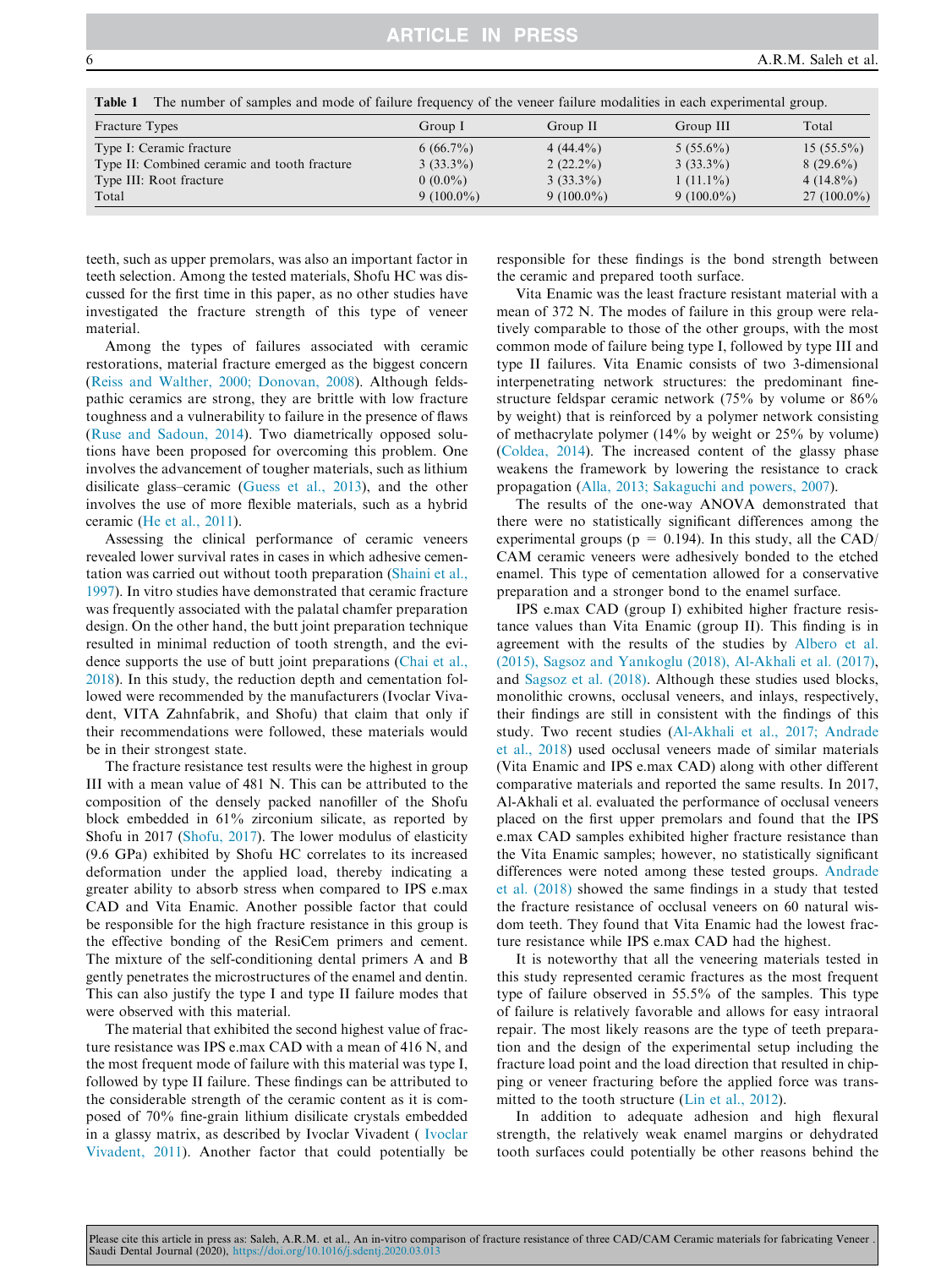type II failures observed in a total of 29.6% of the specimens. Further, 14.8% of the specimens among all tested groups were found to exhibit type III failures (Root fractures). Since equal amounts of dental tissue have been prepared, the differences in the properties of the teeth structure resulted in variations of enamel thickness between teeth, especially at CEJ, which may have been contributed to this finding. As well as variations in the storage media, duration of time elapsed since the extraction, individuals' ages, and quality of the extracted teeth. Generally, human teeth are quite diverse in their quality, and therefore, standardization among samples is challenging (Peumans et al., 1999). Good bonding strength between the tooth and the veneer resulted in no debonding.

#### 5. Conclusion

Within this study's limitations, there were no statistically significant differences in fracture resistance among the three chemically different types of CAD/CAM materials used for fabricating labial veneers. Furthermore, no significant differences between the three groups were identified in terms of failure modes, with ceramic fracture being the most frequent type of failure.

Clinical significance: Selecting an appropriate material for veneering the posterior teeth is critical for clinicians, especially in regions where there is excessive occlusal load. All the CAD/ CAM veneer materials showed high resistance to ceramic fracture.

#### 6. Funding statement

This research was supported by Ajman University.

#### CRediT authorship contribution statement

Abdul Rahman Mohammed Saleh: Conceptualization, Supervision, Methodology, Data curation. Mena Al-Ani: Writing original draft, Methodology, Visualization, Investigation, Data curation. Tuqa ALRawi: Writing - original draft, Methodology, Visualization, Investigation, Data curation. Ghufran Al-Edressi: Writing - original draft, Methodology, Visualization, Investigation, Data curation.

#### Declaration of Competing Interest

The authors declare that they have no known competing financial interests or personal relationships that could have appeared to influence the work reported in this paper.

#### Acknowledgments

Special thanks goes to Ajman University for financial support and granting us the opportunity of utilizing its facilities.

#### **References**

Abdul Khaliq, A., Al-Rawi, I., 2014. Fracture strength of laminate veneers using different restorative materials and techniques (A comparative in vitro study). J. Bagh. College Dentistry. 26 (4), 1–8.

- Akoğlu, B., Gemalmaz, D., 2011. Fracture resistance of ceramic veneers with different preparation designs. J. Prosthodont. 20 (5), 380–384.
- Al-Akhali, M., Chaar, M.S., Elsayed, A., Samran, A., Kern, M., 2017. Fracture resistance of ceramic and polymer-based occlusal veneer restorations. J. Mech. Behav. Biomed. Mater. 74, 245–250.
- Albero, A., Pascual, A., Camps, I., Grau-Benitez, M., 2015. Comparative characterization of a novel cad-cam polymer-infiltratedceramic-network. J. Clin. Exp. Dent. 7 (4), 495–500.
- Alla, R.K., 2013. Dental Materials Science. Jaypee Brothers Medical Publishers Pvt. Limited, New Delhi, India, pp. 333–354.
- Alothman, Y., Bamasoud, M.S., 2018. The success of dental veneers according to preparation design and material type. Open Access Maced. J. Med. Sci. 6 (12), 2402–2408.
- Andrade, J.P., Stona, D., Bittencourt, H.R., Borges, G.A., Burnett Júnior, L.H., Spohr, A.M., 2018. Effect of different computeraided design/computer-aided manufacturing (CAD/CAM) materials and thicknesses on the fracture resistance of occlusal veneers. Oper. Dent. 43 (5), 539–548.
- Belli, R., Wendler, M., de Ligny, D., Cicconi, M.R., Petschelt, A., Peterlik, H., Lohbauer, U., 2017. Chairside CAD/CAM materials. Part 1: Measurement of elastic constants and microstructural characterization. Dent. Mater. 33 (1), 84–98.
- Blatz, M.B., Conejo, J., 2019. The current state of chairside digital dentistry and materials. Dent. Clin. North Am. 63 (2), 175–197.
- Chai, S.Y., Bennani, V., Aarts, J.M., Lyons, K., 2018. Incisal preparation design for ceramic veneers: a critical review. J. Am. Dent. Assoc. 149 (1), 25–37.
- Chun, Y.H., Raffelt, C., Pfeiffer, H., Bizhang, M., Saul, G., Blunck, U., Roulet, J.F., 2010. Restoring strength of incisors with veneers and full ceramic crowns. J. Adhes. Dent. 12 (1), 45–54.
- Coldea, A., 2014. Suitability of Polymer-Infiltrated-Ceramic-Networks for CAD/CAM based dental restorative materials (Thesis, Doctor of Philosophy). University of Otago. Available from: http://hdl. handle.net/10523/5017. [Accessed: 3rd March 2019].
- Coldea, A., Swain, M.V., Thiel, N., 2013. Mechanical properties of polymer- infiltrated-ceramic-network materials. Dent. Mater. 29 (4), 419–426.
- Della Bona, A., Corazza, P.H., Zhang, Y., 2014. Characterization of a polymer- infiltrated ceramic-network material. Dent. Mater. 30 (5), 564–569.
- Donovan, T.E., 2008. Factors essential for successful all-ceramic restorations. J. Am. Dent. Assoc. Suppl. 139, 14S–18S.
- Fons-Font, A., Solá-Ruíz, M.F., Granell-Ruíz, M., Labaig-Rueda, C., Martínez-González, A., 2006. Choice of ceramic for use in treatments with porcelain laminate veneers. Med. Oral Patol. Oral Cir. Bucal. 11 (3), E297–E302.
- Gresnigt, M., 2011. Clinical and laboratory evaluation of laminate veneers, chapter one: Introduction. Department of Fixed and Removable Prosthodontics, University of Groningen, Netherlands, Thesis.
- Gresnigt, M.M., Ozcan, M., Kalk, W., Galhano, G., 2011. Effect of static and cyclic loading on ceramic laminate veneers adhered to teeth with and without aged composite restorations. J. Adhes. Dent. 13 (6), 569–577.
- Guess, P.C., Selz, C.F., Steinhart, Y.N., Stampf, S., Strub, J.R., 2013. Prospective clinical split-mouth study of pressed and CAD/CAM all-ceramic partial-coverage restorations: 7- year results. Int. J. Prosthodont. 26 (1), 21–25.
- He, L.H., Purton, D., Swain, M.V., 2011. A novel polymer infiltrated ceramic for dental simulation. J. Mater. Sci. Mater. Med. 22 (7), 1639–1643.
- Ivoclar Vivadent, 2011. Scientific Documentation; IPS e.max CAD. Liechtenstein. [Online] Available from: http://www.ivoclarvivadent.com/en/p/laboratory- professional/products/all-ceramics/ ips-emax- technicians/ [Accessed: 12th April 2019].